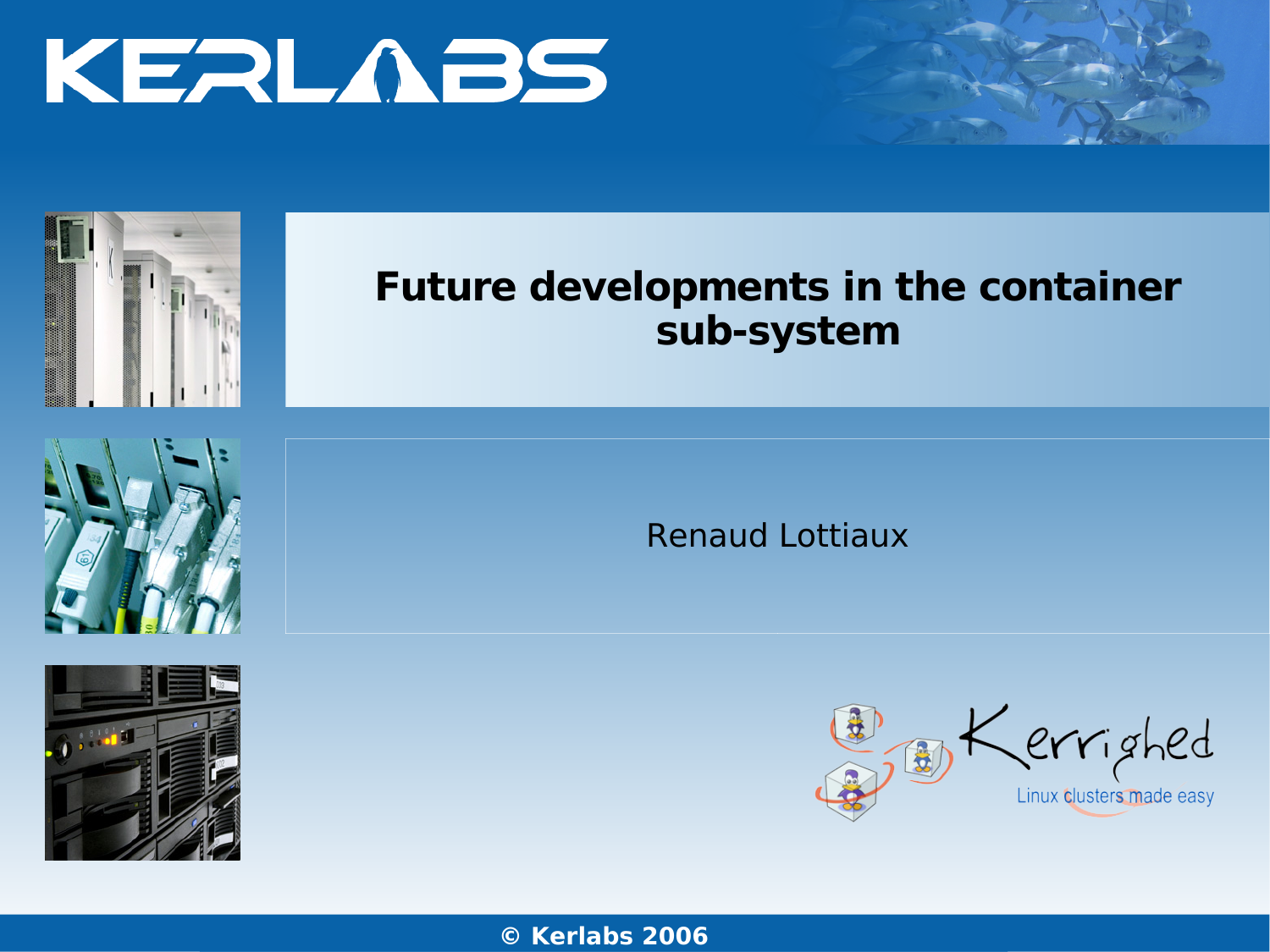

## **3 rd Level Object Naming**

Today an object is identified by

- $\overline{P}$  A container id (32 bits identifier)
- $\overline{a}$  An object id (up to 32 bits identifier)
- In some cases, this naming is not enough, we would like more "bits" to name the object.

**For instance, containers hosting pages from a file** 

- $\Box$  One file is identified by a inode number (32 bits)
- In the file, the page is identified by a page id (32 bits)  $\varpi$
- We need all the current address space !
	- Even more if several file systems are mounted !
- **Solution: introduce a third level of naming** 
	- A "class" identifier



KERI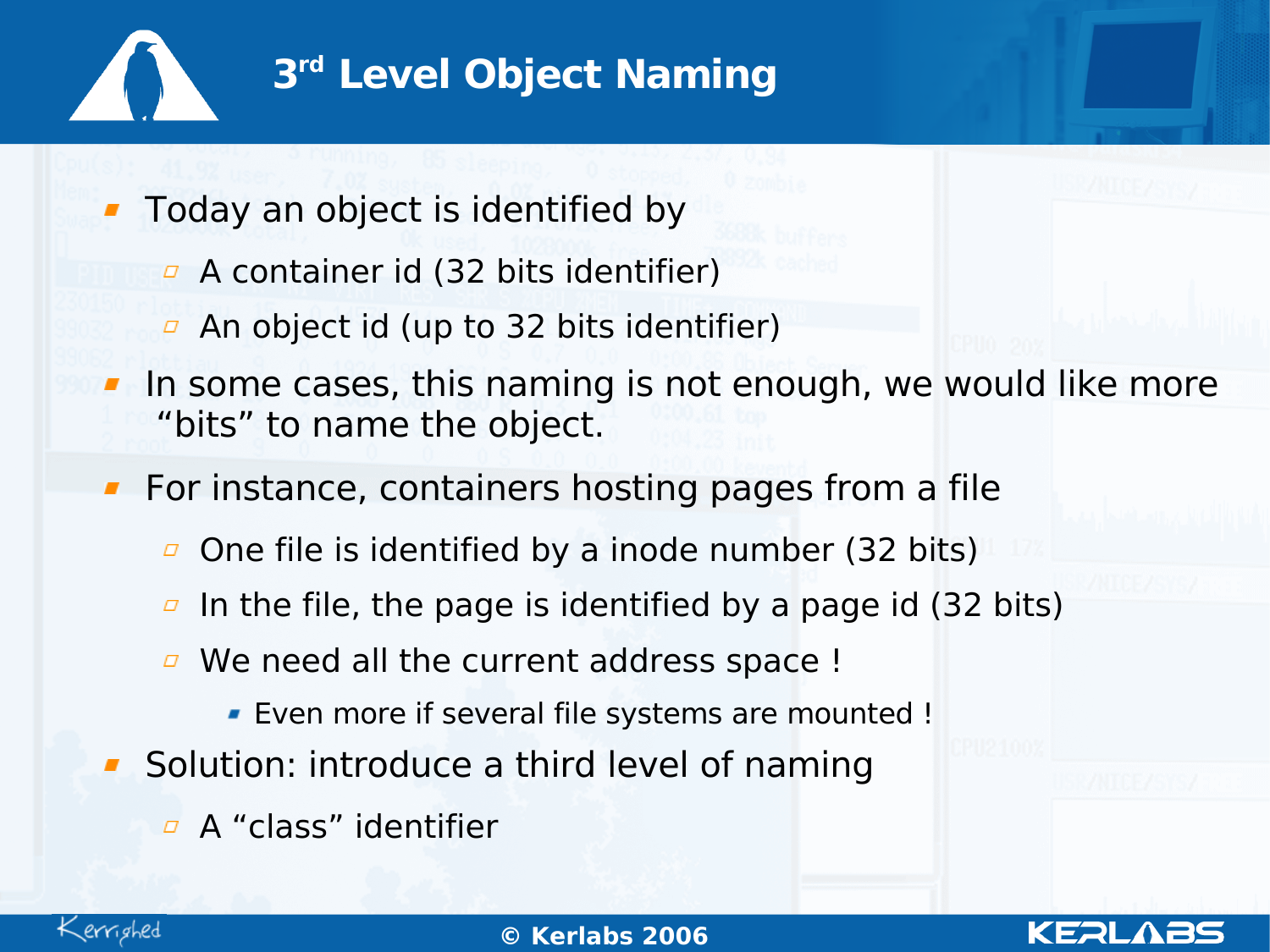

- A class is a "family" of containers
	- $\overline{p}$  Inodes from a given file system
	- Address spaces of processes
	- **B** System containers
	- $\Box$  Etc...
- **It's a 32 bits identifier**





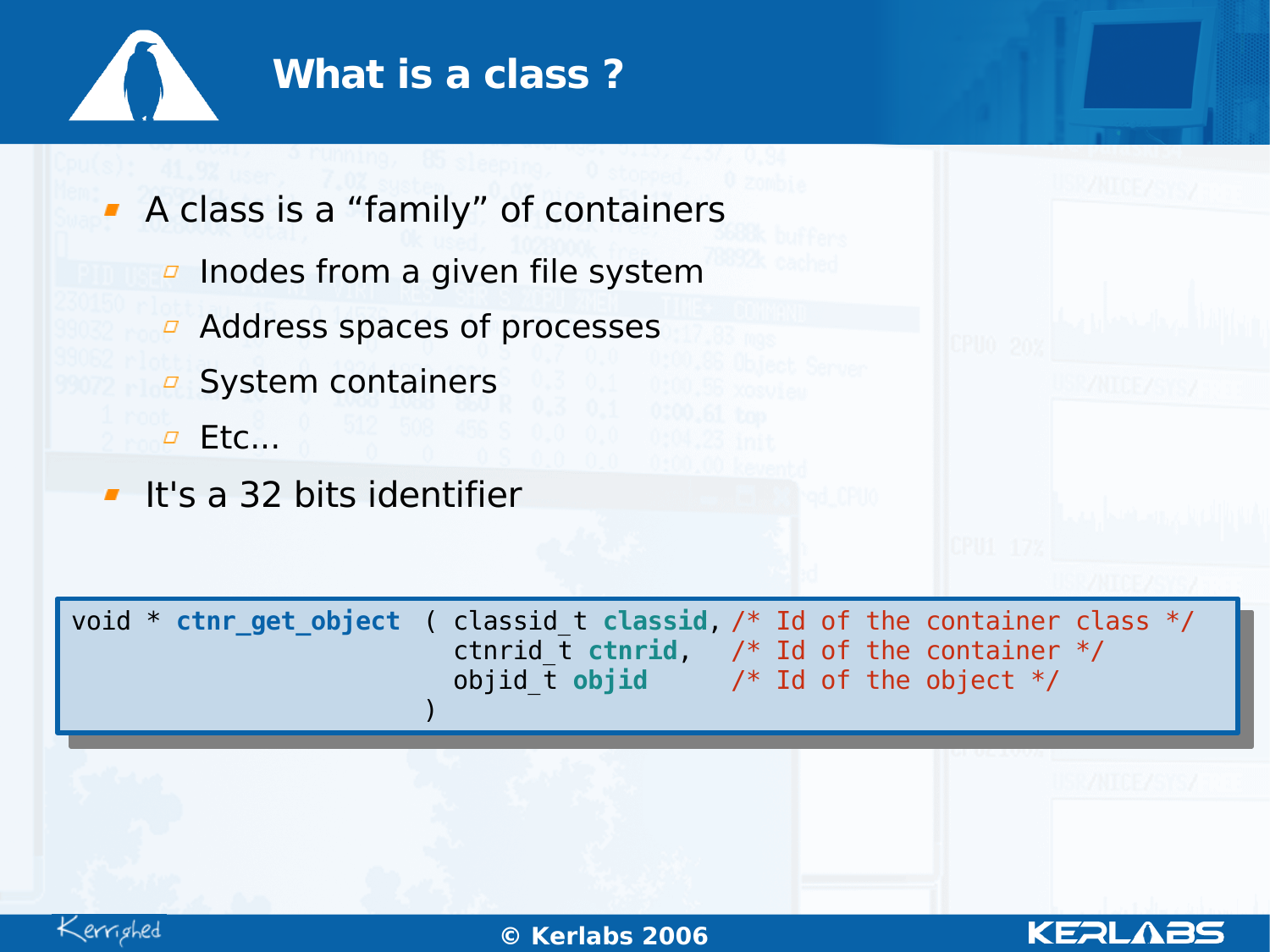

### **A new interface function**

- **Add a new set of functions to use classes only when needed** 
	- $\overline{P}$  Most containers are "system" containers, belonging to the same class: CTNR\_SYSTEM\_CLASS
	- Avoid modifying all the existing access to container

void \* **ctnr\_get\_object** ( ctnrid\_t **ctnrid**, /\* Id of the container \*/ objid\_t **objid** /\* Id of the object \*/ )

void \* **ectnr** get object ( classid t classid, /\* Id of the container class \*/ ctnrid  $\overline{t}$  ctnrid,  $\overline{t}$  of the container  $\overline{t}$ objid  $\overline{t}$  objid  $\overline{t}$  /\* Id of the object  $\overline{t}$ )



**KEALABS**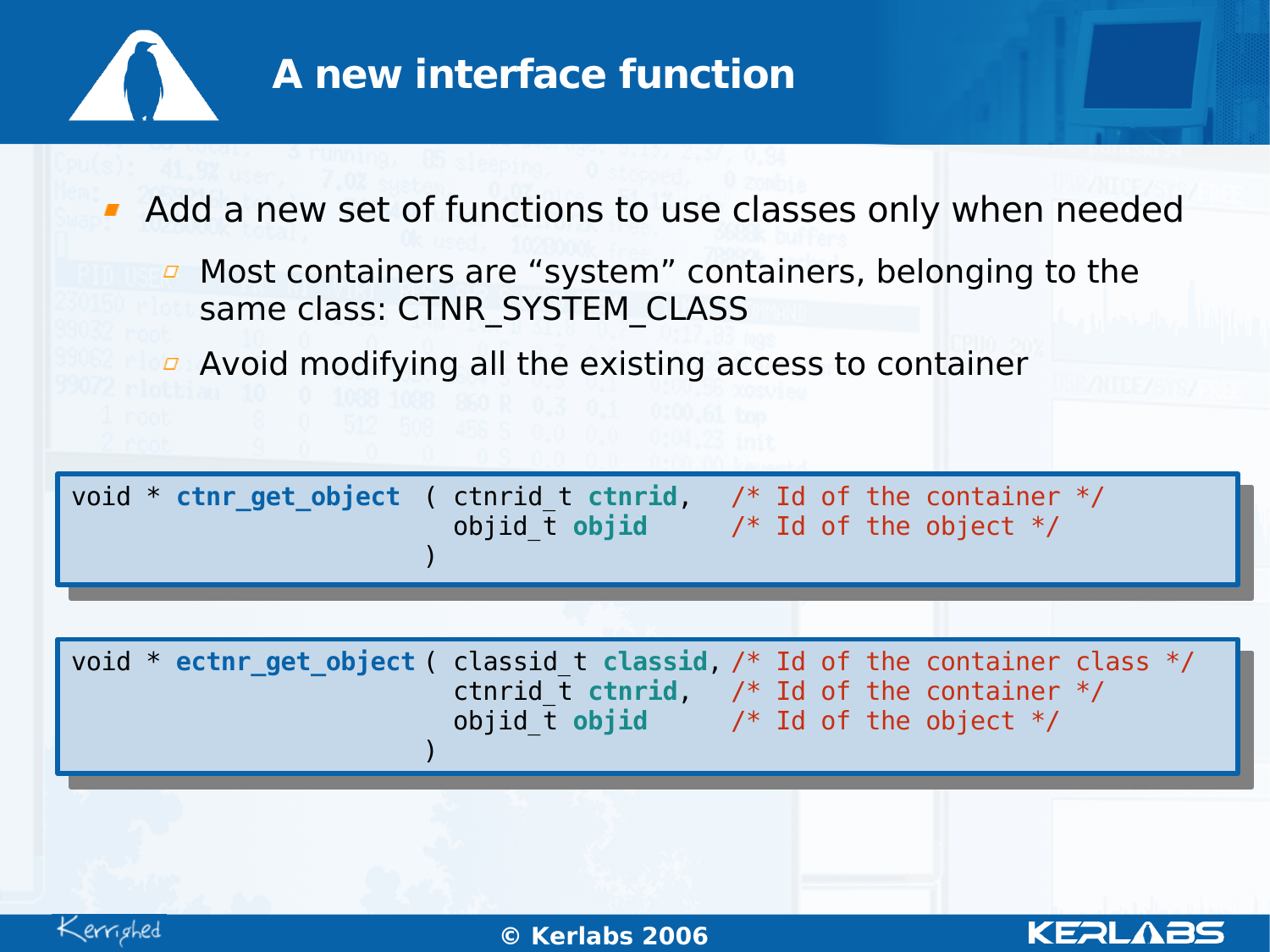

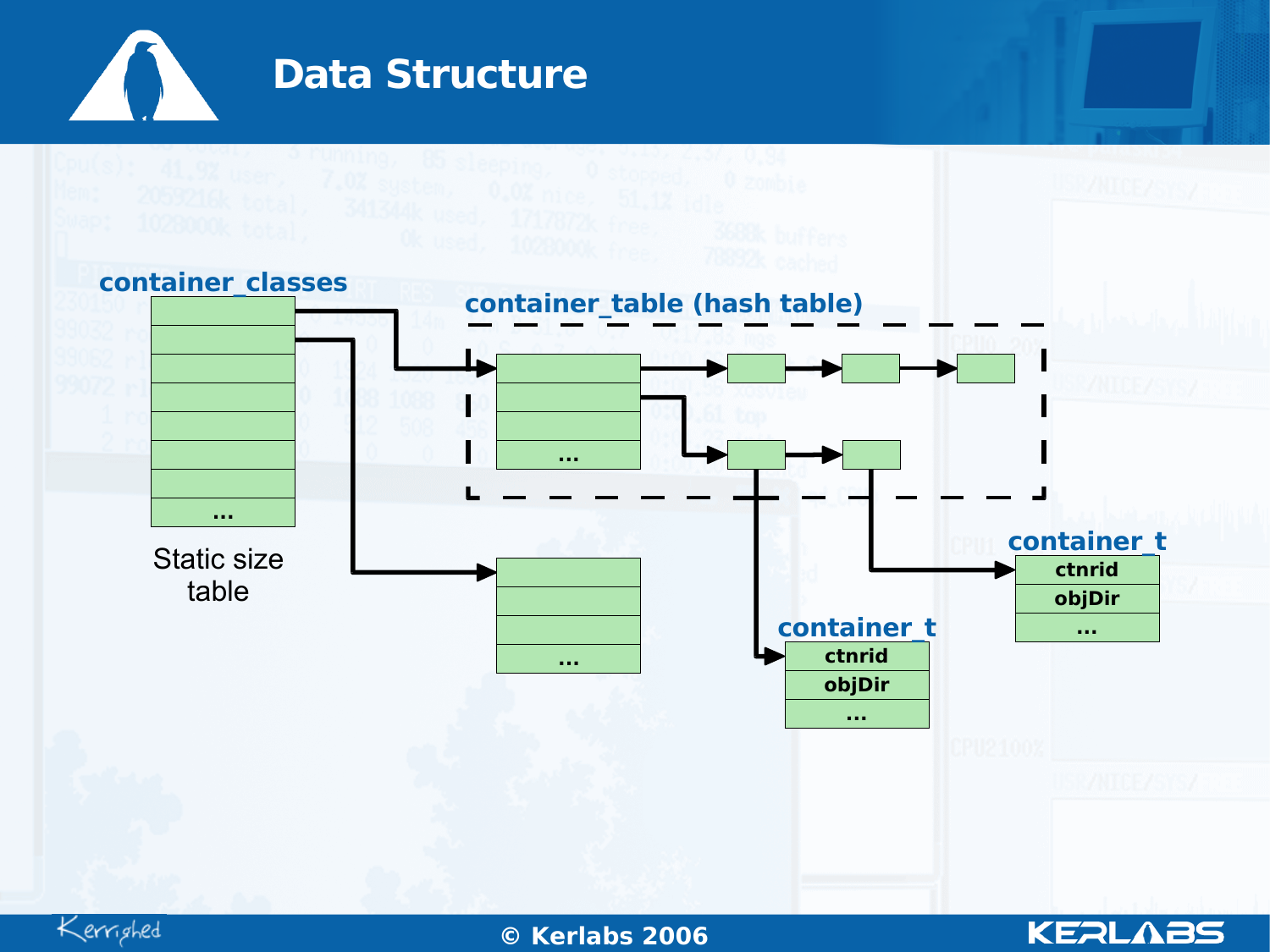![](_page_5_Picture_0.jpeg)

# **Object Lookup Optimization**

- Currently, each call to a ctnr \* object leads to
	- $\overline{P}$  A look-up in the container table
	- $\overline{P}$  A look-up in the object table
- In many cases, these look-ups can be avoided
	- The same container is often used many time in the same  $\varpi$ function.
		- One look-up is enough for the whole function
	- $\overline{a}$  At least 2 functions are called to manipulate an object
		- ctnr\_{get,grab}\_object followed by a ctnr\_put\_object
			- An object look-up for the ctnr\_put\_object is not usefull
- The idea: extend the interface to allow optimized manipulation of object

![](_page_5_Picture_12.jpeg)

![](_page_5_Picture_14.jpeg)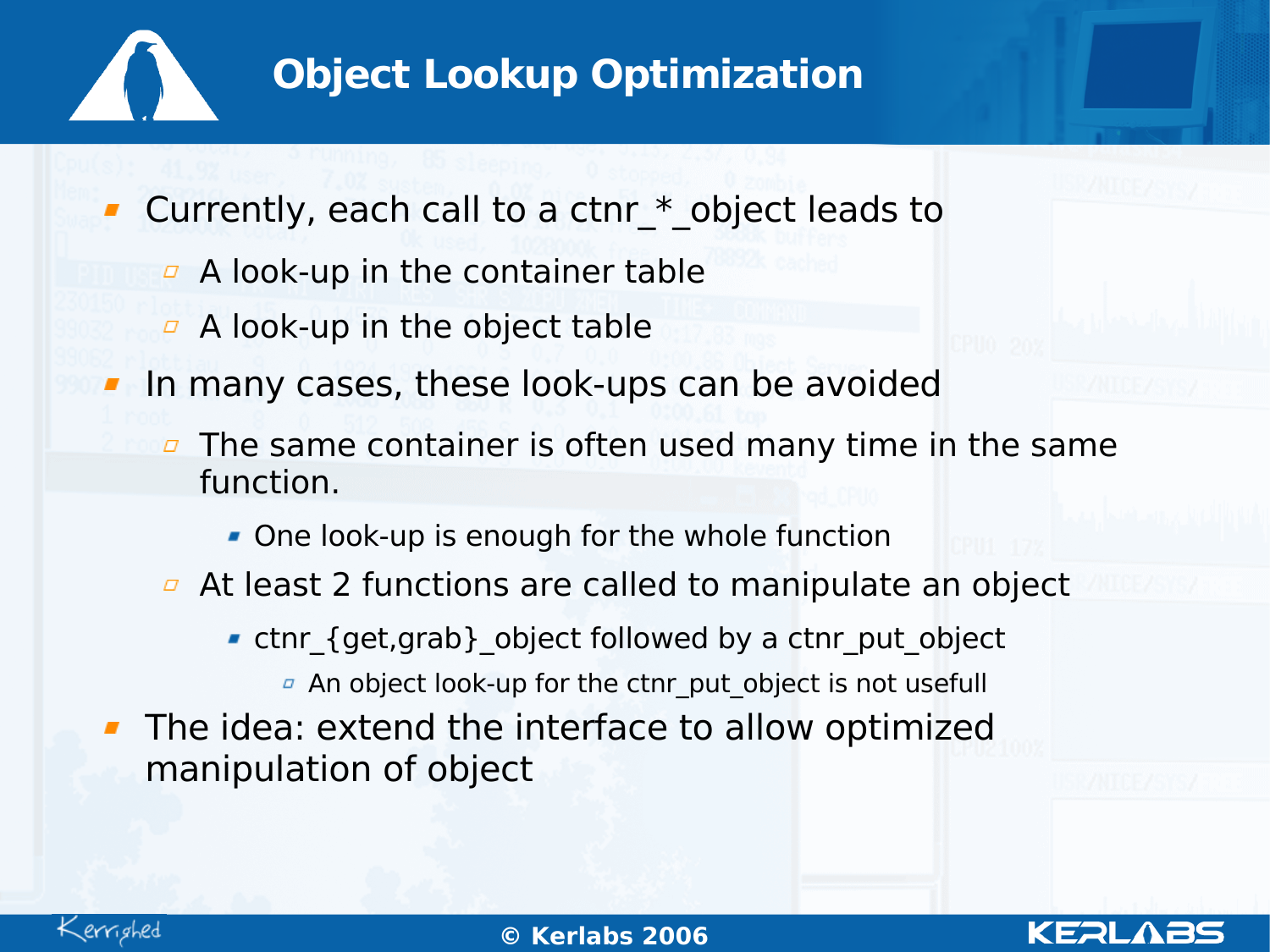![](_page_6_Figure_0.jpeg)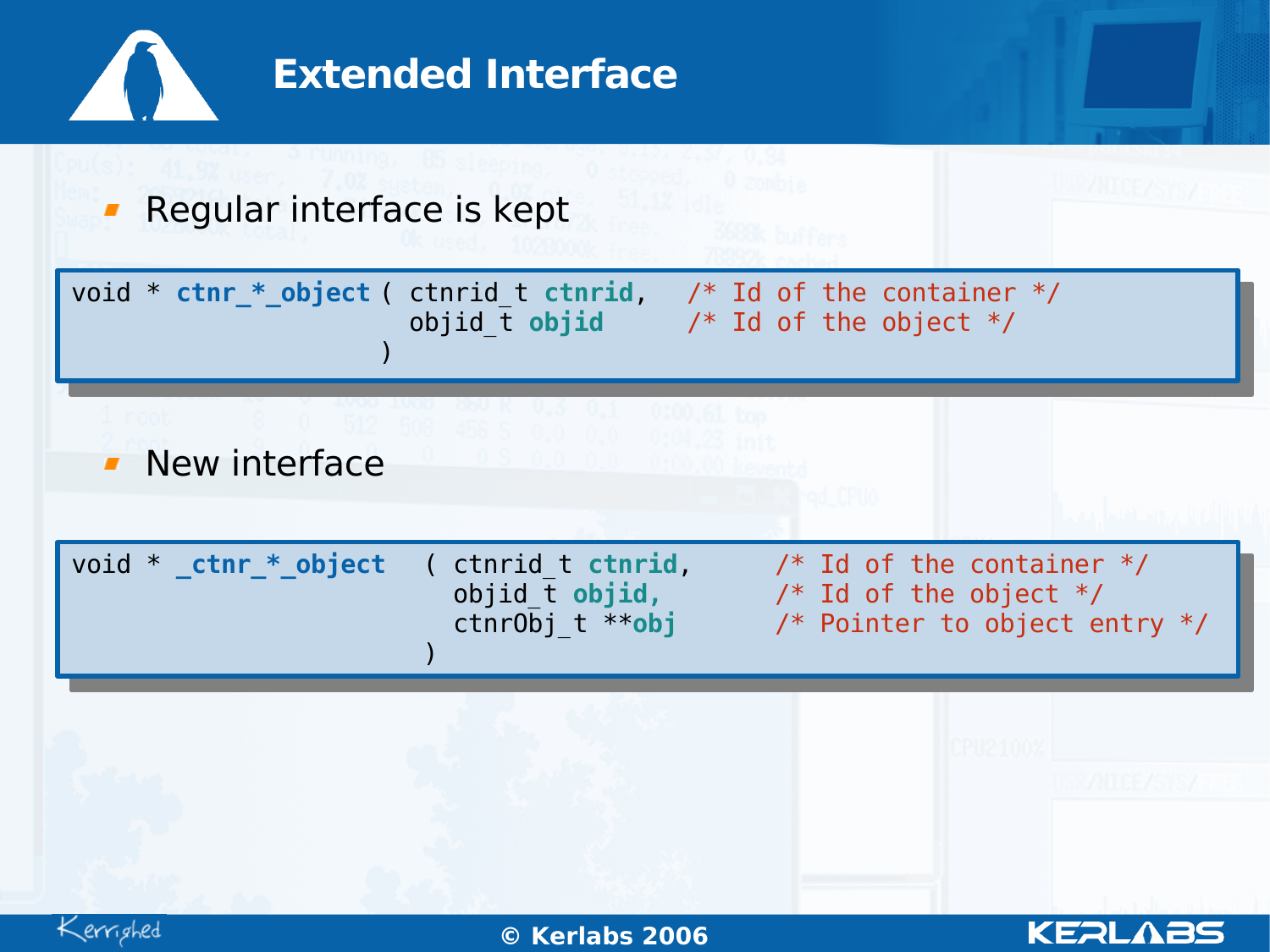![](_page_7_Picture_0.jpeg)

```
_ctnr_put_object ( obj_entry );
```
![](_page_7_Picture_2.jpeg)

02/0**©** 5/07**Ker** www.kerlabs.com 8 **labs 2006**

**KERLABS**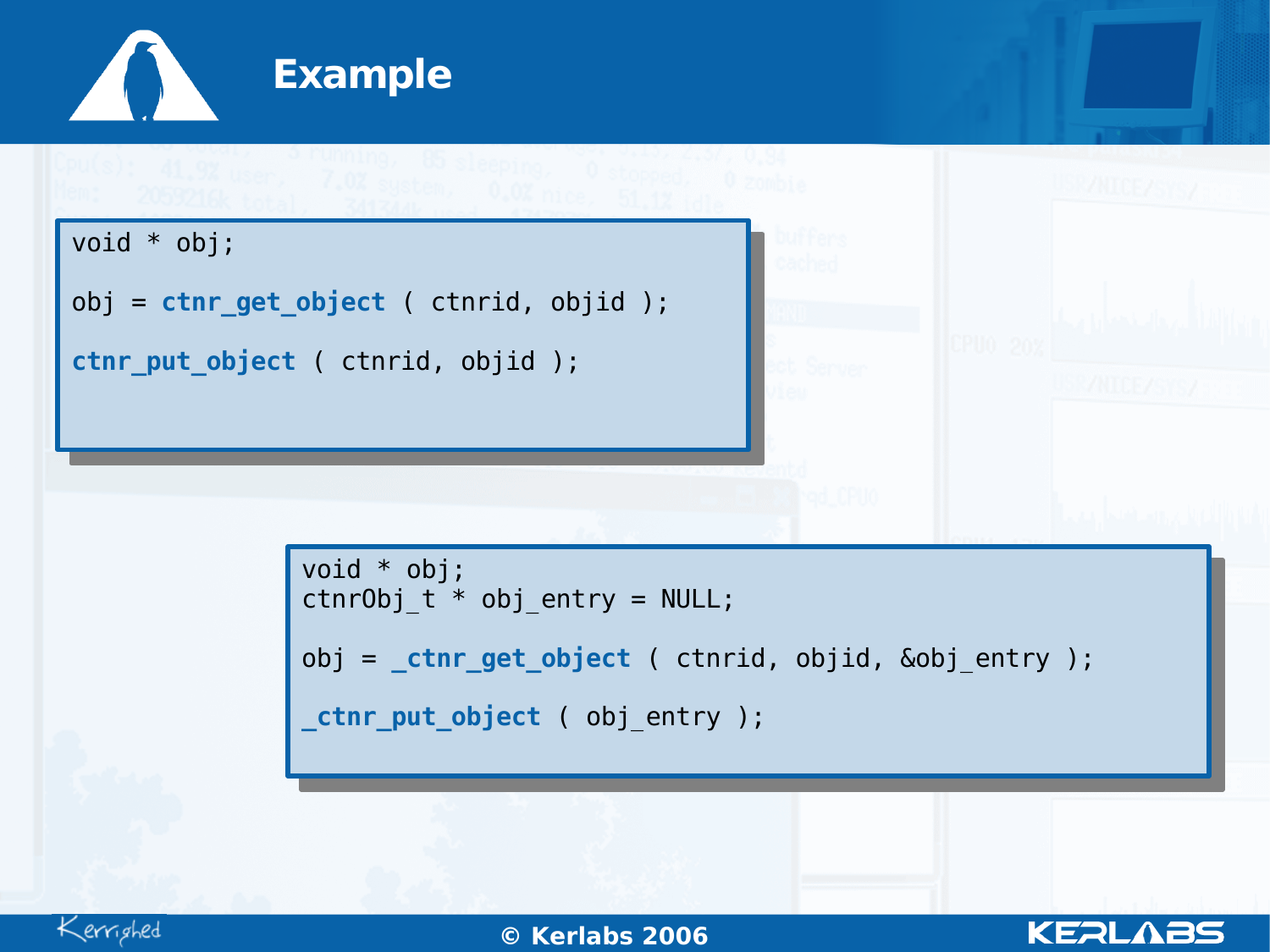![](_page_8_Picture_0.jpeg)

### **Default Owner Optimization**

Currently, default owner is defined using a round-robin policy  $\theta$  default\_owner = objid % kerrighed nb nodes In many cases, this induces useless network traffic Let's take the PID example  $\overline{P}$  PID is generated using creation node id + local pid ctnr\_grab\_object (TASK\_CTNR\_ID, 0x00100008); handle\_object\_copy\_req ~ handle\_send\_back\_first\_touch **Node 0 Node 1**Kerrighed 02/0**©** 5/07**Ker** www.kerlabs.com 9 **labs 2006** KERL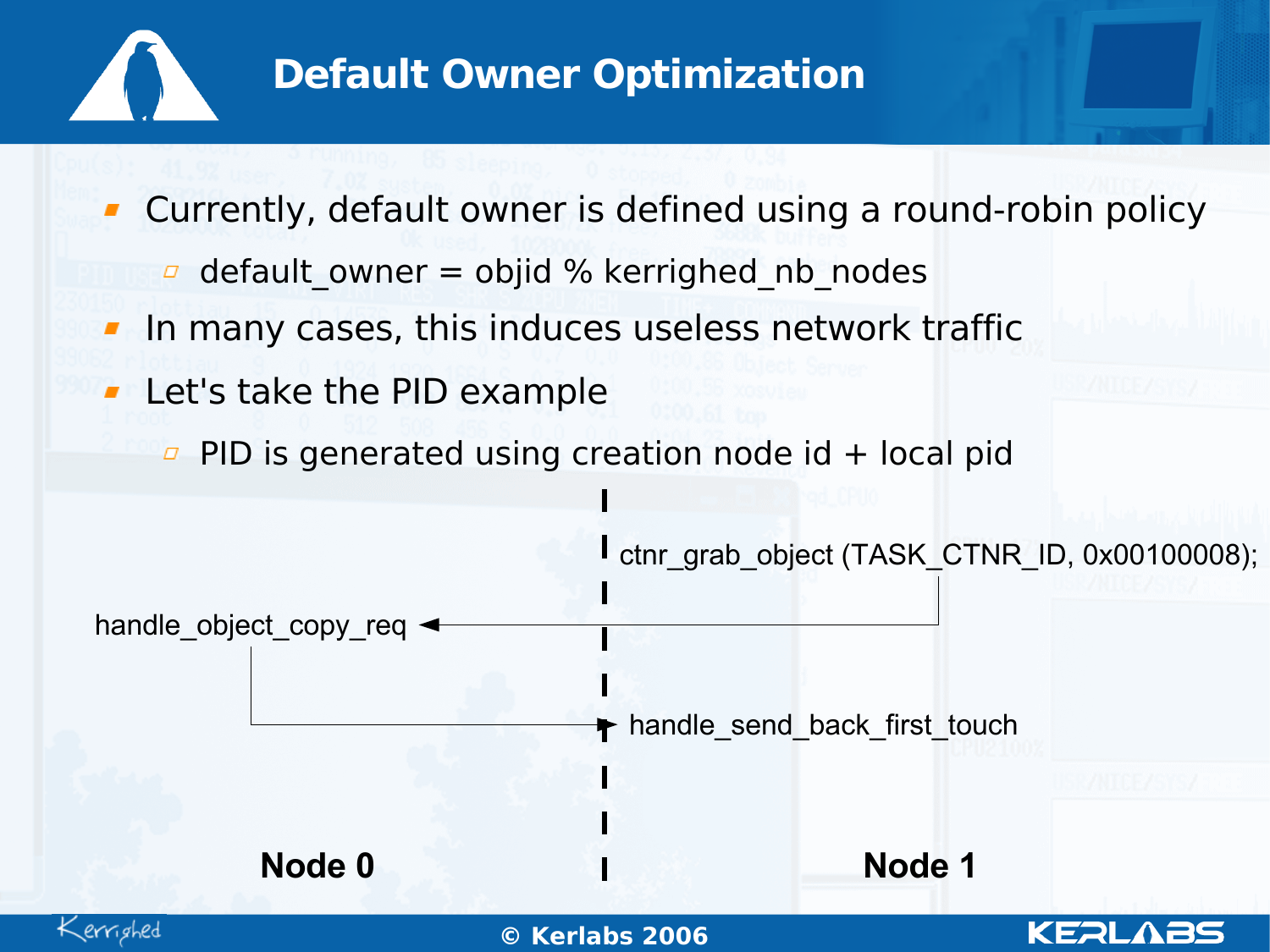![](_page_9_Picture_0.jpeg)

### **Default Owner Optimization**

- What is the best default owner strategy ?
	- $I$  It really depends on the object type
		- The developer of a given container know exactly what is the best policy for its container
- Add a new way to define the default owner of an object
	- $\overline{p}$  Function pointer passed during the creation of a container

![](_page_9_Picture_7.jpeg)

KERL